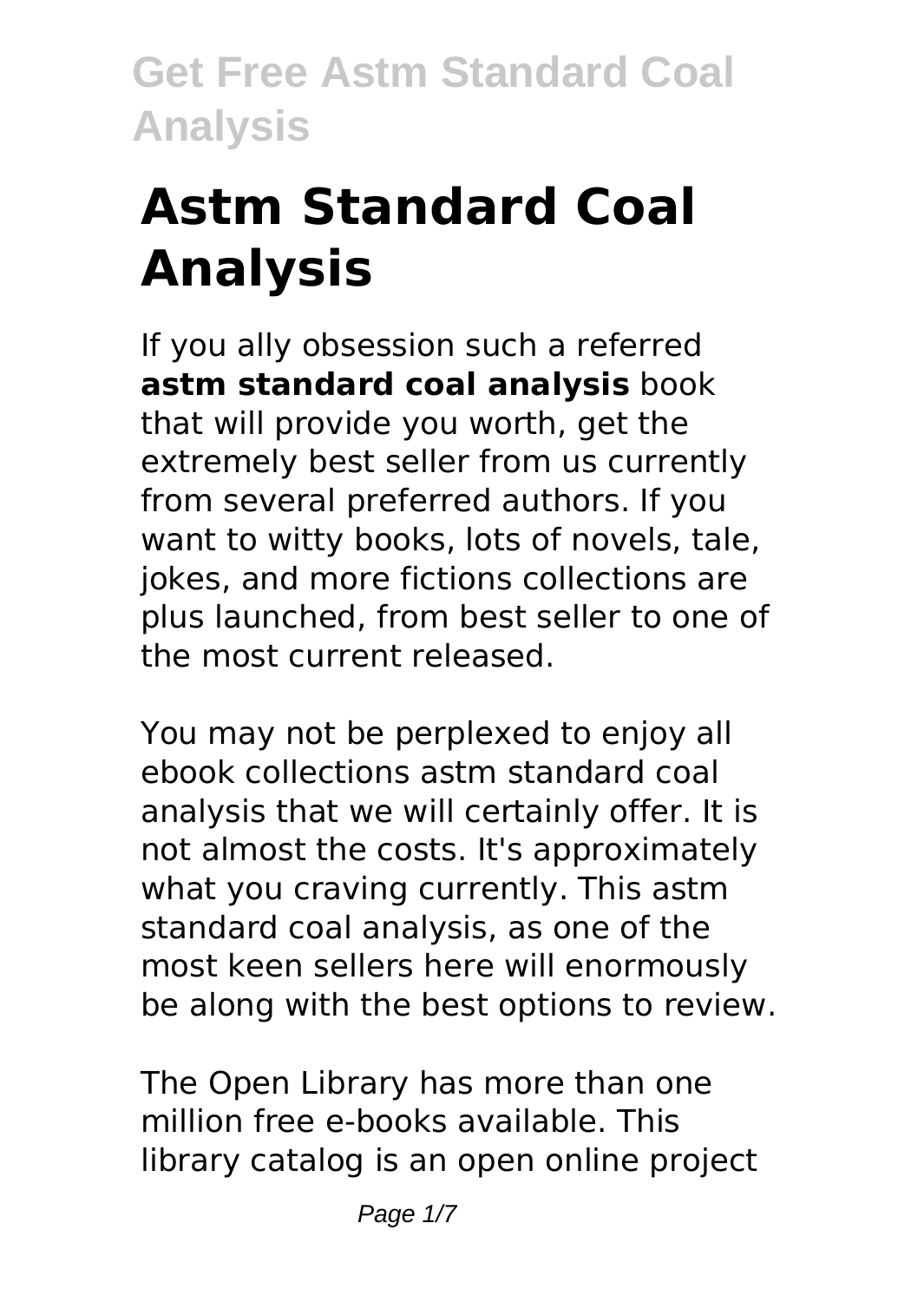of Internet Archive, and allows users to contribute books. You can easily search by the title, author, and subject.

## **Astm Standard Coal Analysis**

According to a new market research report titled, 'U.S. Cold Drawn Seamless Steel Pipes Market by Standard (ASTM A179, ASTM A106, ASTM A511/A511M, ASTM A213), ...

#### **U.S. Cold Drawn Seamless Steel Pipes Market Worth \$994.3 Million by 2029— Exclusive Report by Meticulous Research®**

ASTM International (West Conshohocken, PA) recently announced a revised standard (D6866) used by the U.S. Department ... Narayan notes that plastics made from petro/fossil resources (like oil, coal ...

### **A scientific look at the value proposition of biobased plastics**

Redding, California, April 25, 2022 (GLOBE NEWSWIRE) -- According to a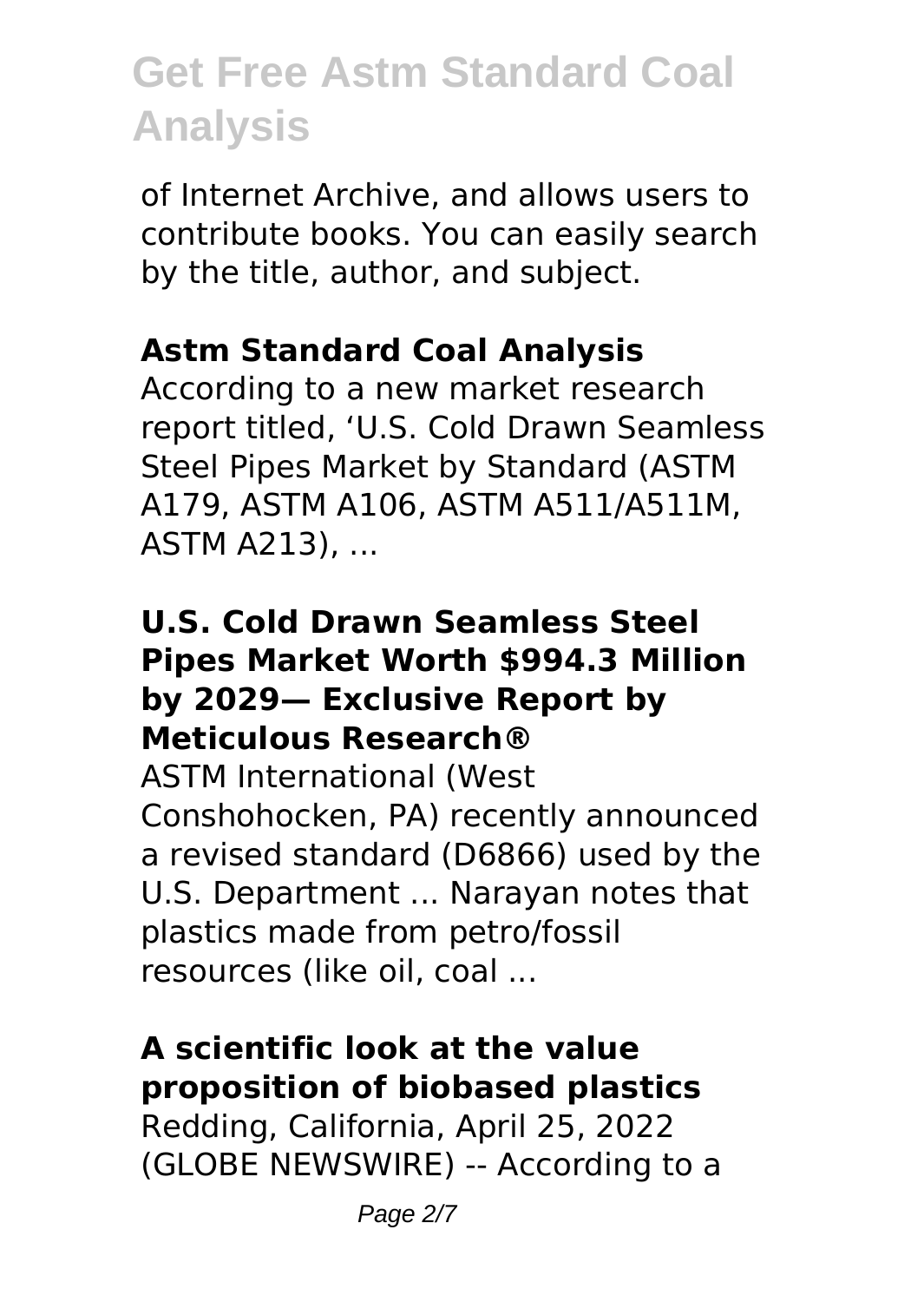new market research report titled, 'Cold Drawn Seamless Steel Pipes Market By Standard (ASTM A179, ASTM A511, ASTM A213 ...

#### **Cold Drawn Seamless Steel Pipes Market Worth \$22.34 Billion by 2029— Exclusive Report by Meticulous Research®**

Finally, based on results in the above experiments, individual fuel properties are adjusted for subsequent experimental analysis of blended fuels. With this approach, 25 additional fuel blends are ...

#### **Experimental study on the impact of alternative jet fuel properties and derived cetane number on lean blowout limit**

NEW YORK, April 6, 2022 /PRNewswire/ -- The fourth quarter of 2021 capped a strong year for additive manufacturing markets, according to SmarTech Analysis. The growth rate for all additive

...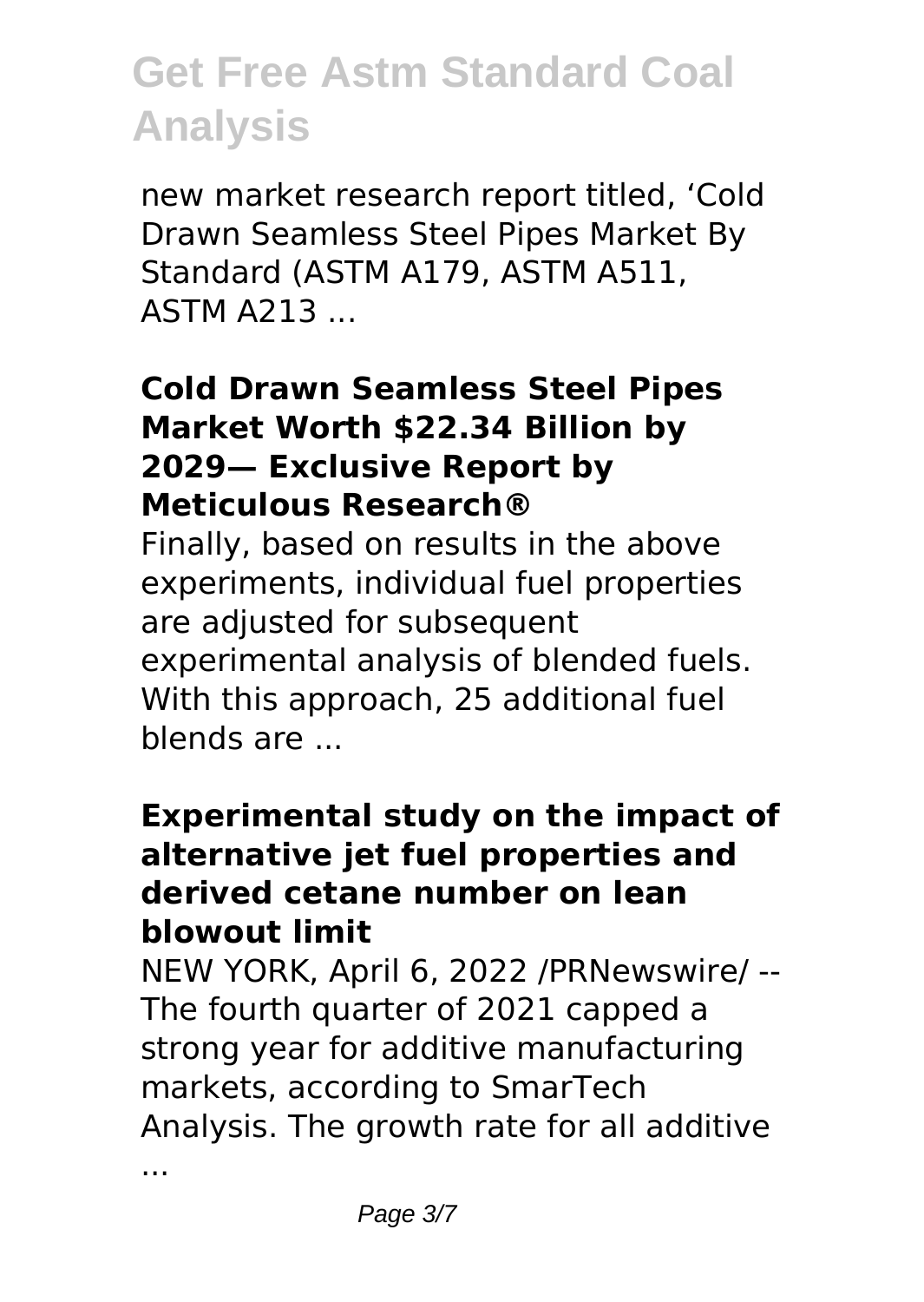### **Additive Manufacturing Industry Grew 18 Percent In 2021 To \$10.6B Reports SmarTech Analysis; Projects \$50.8B By 2030**

The environmental engineering student's speech, "Still Water in Coal Run," focused on the importance of ethical practice in water infrastructure engineering. Nevada Cyber Club coach Bill Doherty ...

#### **News & events**

Redding, California, April 27, 2022 (GLOBE NEWSWIRE) -- According to a new market research report titled, 'U.S. Cold Drawn Seamless Steel Pipes Market by Standard (ASTM A179, ASTM A106 ...

#### **U.S. Cold Drawn Seamless Steel Pipes Market Worth \$994.3 Million by 2029— Exclusive Report by Meticulous Research®**

Redding, California, April 25, 2022 (GLOBE NEWSWIRE) -- According to a new market research report titled, 'Cold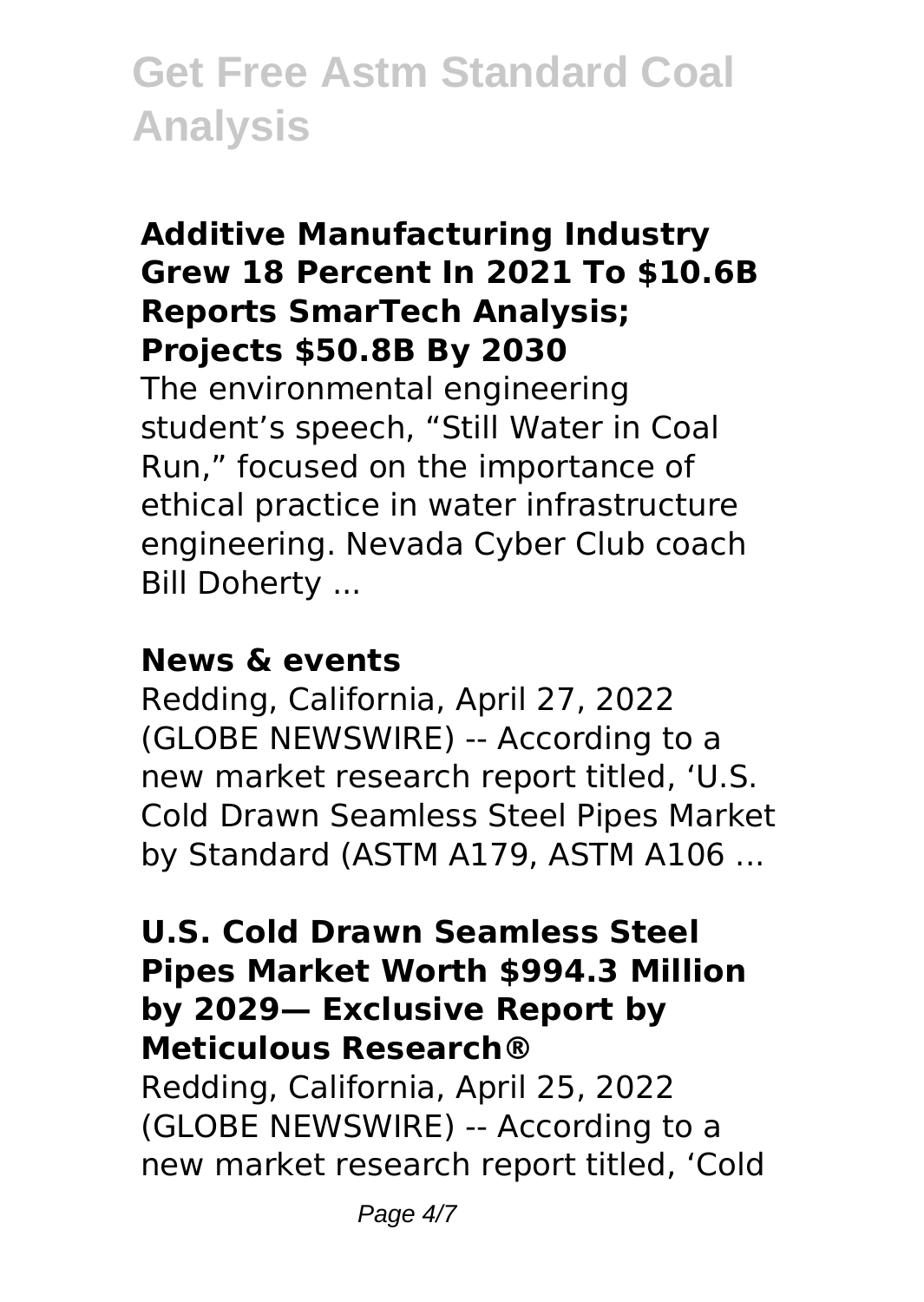Drawn Seamless Steel Pipes Market By Standard (ASTM A179, ASTM A511, ASTM A213 ...

#### **Cold Drawn Seamless Steel Pipes Market Worth \$22.34 Billion by 2029— Exclusive Report by Meticulous Research®**

Redding, California, April 25, 2022 (GLOBE NEWSWIRE) -- According to a new market research report titled, 'Cold Drawn Seamless Steel Pipes Market By Standard (ASTM A179 ... solar, and coal energy ...

### **Cold Drawn Seamless Steel Pipes Market Worth \$22.34 Billion by 2029— Exclusive Report by Meticulous Research®**

Redding, California, April 25, 2022 (GLOBE NEWSWIRE) -- According to a new market research report titled, 'Cold Drawn Seamless Steel Pipes Market By Standard (ASTM A179 ... solar, and coal energy ...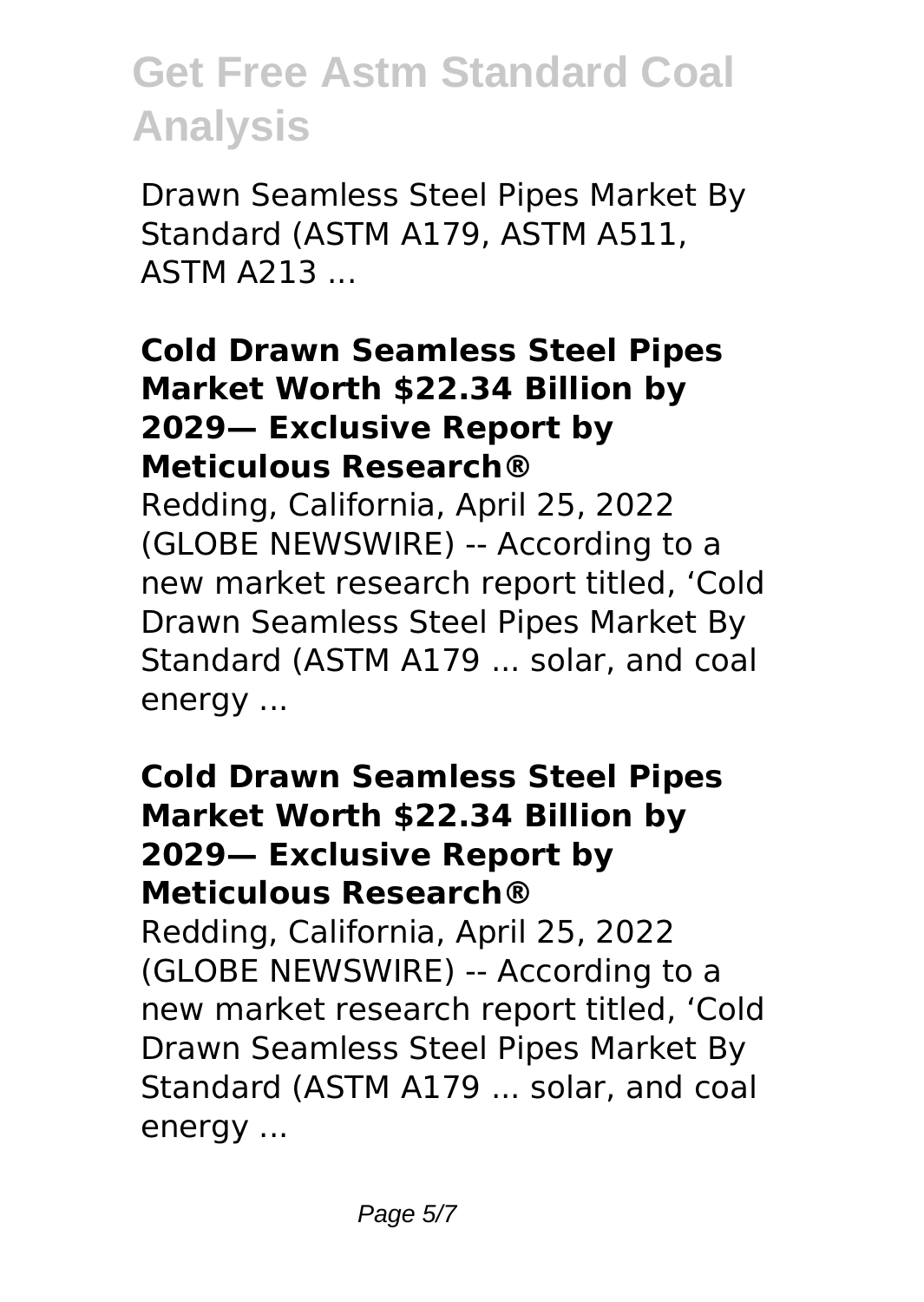#### **Cold Drawn Seamless Steel Pipes Market Worth \$22.34 Billion by 2029— Exclusive Report by Meticulous Research®**

Redding, California, April 25, 2022 (GLOBE NEWSWIRE) -- According to a new market research report titled, 'Cold Drawn Seamless Steel Pipes Market By Standard (ASTM A179, ASTM A511, ASTM A213 ...

#### **Cold Drawn Seamless Steel Pipes Market Worth \$22.34 Billion by 2029— Exclusive Report by Meticulous Research®**

The cold drawn seamless steel pipes market is segmented based on standard (ASTM A179, ASTM A106 ... and nuclear, solar, and coal energy plants. Based on geography, in 2022, Asia-Pacific is ...

**Cold Drawn Seamless Steel Pipes Market Worth \$22.34 Billion by 2029— Exclusive Report by Meticulous Research®** Redding, California, April 25, 2022

Page 6/7